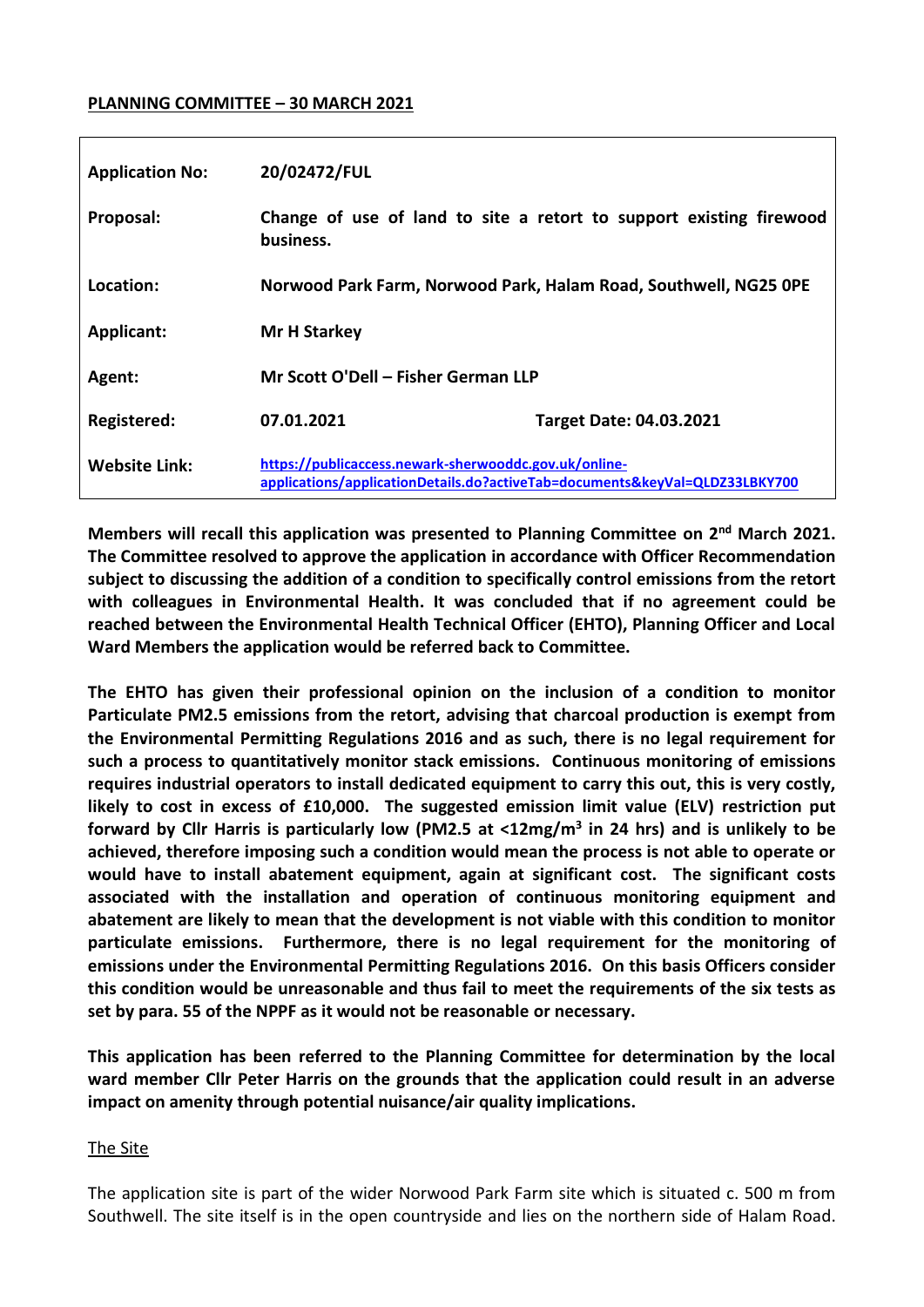The application site is accessed down a c. 100 m access track which also serves as access to properties that lies to the east and west of the access track, Norwood Park Farm and the wider fruit farm plantation. The southern boundary running along Halam Road has dense hedgerow/tree cover such that visibility into the site is limited from the surrounding area. From within the site itself the boundaries with the open countryside are largely open and the wider log business site demarked on the Existing Block Plan blurs with the surrounding farm complex and the surrounding out buildings. From the public realm the site is largely invisible given boundary screening along the highway – directly to the north are traditional farm buildings and to the south is an agricultural storage yard - the SE side of which is included within the log business site as a storage area for timber to be processed.

#### Relevant Planning History

**20/00201/FUL** - Change of use of land and barn for the storage, processing and distribution of timber solid fuel including associated kilns, workshop, office and biomass boilers (retrospective) – Permitted 03.06.2020

### The Proposal

The application seeks consent for the change of use of the land to site a Charcoal Retort to support the existing firewood business.

The land subject to the change of use is approx. 140m<sup>2</sup> in area and lies to the west of the approved timber storage area associated with the log business. The Charcoal Retort measures approx. 5.5 x 2.5 m x 2.5 m in height plus the associated flue to c. 6.8 m height overall and would be positioned in this land adjacent to the timber storage yard.

Access is afforded off an existing track to the SW corner of the site adjoining with Halam Road. The Retort is proposed to support the existing firewood business at Norwood Farm which stores, processes and distributes timber solid fuel locally. The installation of a low emission Retort is proposed to enable the production and distribution of charcoal for which the applicant advances there is a local demand for. This Charcoal Retort is cited as an efficient and environmentally friendly way of producing high quality charcoal without adversely impacting upon air quality.

Documents considered as part of this appraisal:

- Site Location Plan Ref. 125155 600C
- $-$  Air Quality Assessment Ref. 3597/4r3 dated 15<sup>th</sup> December 2020
- $-$  Existing Block Plan Ref. 125155 601
- $-$  Proposed Block Plan Ref. 125155 602A
- $-$  Proposed Retort Ref. 125155 603
- Charcoal Retort Introduction Maintenance and Manual
- Supporting Statement
- Written Scheme of Maintenance

#### Departure/Public Advertisement Procedure

Occupiers of 3 properties have been individually notified by letter and a site notice has been displayed close to the site.

Earliest decision date: 03.02.2021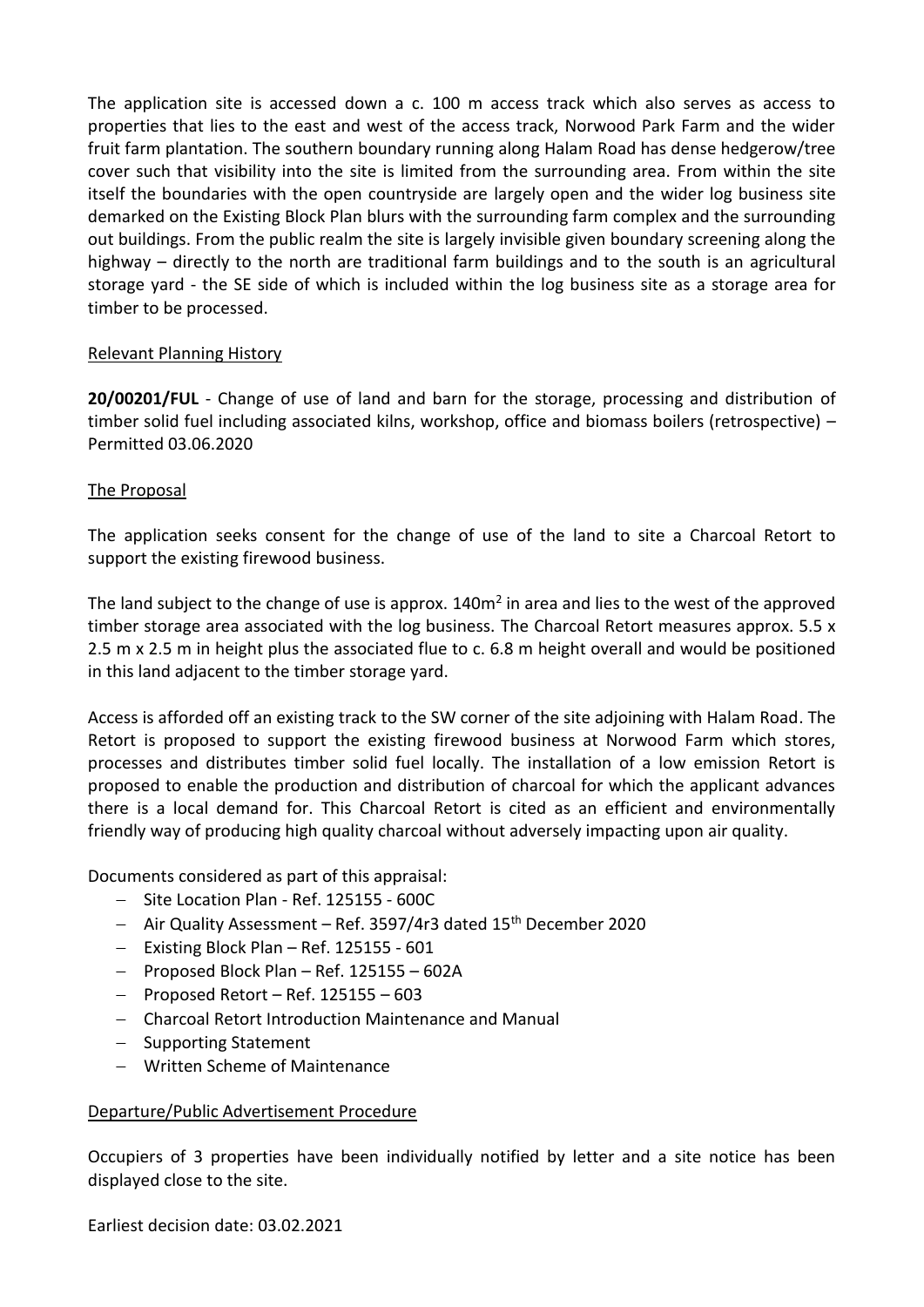### **Planning Policy Framework**

### **The Development Plan**

#### **Newark and Sherwood Amended Core Strategy DPD (adopted March 2019)**

Spatial Policy 3: Rural Areas Spatial Policy 7: Sustainable Transport Core Policy 6: Shaping our Employment Profile Core Policy 9: Sustainable Design Core Policy 10: Climate Change Core Policy 12 Biodiversity and Green Infrastructure

#### **Allocations & Development Management DPD**

Policy DM4 – Renewable and Low Carbon Energy Generation Policy DM5 – Design Policy DM7 – Biodiversity and Green Infrastructure Policy DM8 – Development in the Open Countryside Policy DM10 – Pollution and Hazardous Materials Policy DM12 – Presumption in Favour of Sustainable Development

### **Southwell Neighbourhood Plan (adopted October 2016)**

Policy SD1 - Delivering Sustainable Development E6 – Climate Change and Carbon Emissions TA3 – Highways Impact HE4 – Economic Development

#### **Other Material Planning Considerations**

- National Planning Policy Framework 2019
- Planning Practice Guidance 2014
- Landscape Character Assessment SPD 2013

#### **Consultations**

**Southwell Town Council** – Object – Concerns raised: Inappropriate location resulting in the industrialization of a rural area with the plant in front of attractive rural farm buildings.

**Southwell Civic Society** – Object – Concerns raised: Inappropriate in this rural location. The proposal would be contrary to CP9, CP13 and DM8. The proposal will result in smoke pollution contrary to DM10 and HE4 of the SNP.

#### **Environmental Health Contaminated Land** – Support – Comments:

- The assessment uses ADMS-5.2 (v5.2.4.0) dispersion modelling to assess the impact of the two biomass burners and double charcoal retort at various sensitive receptors in the vicinity of the application site. The report concludes that the impact at all receptors, residential and ecological is not significant in all cases (in accordance with IAQM guidance).
- However in order to minimise the risk of any future nuisance complaints from the charcoal retort (to which this application relates), which could result in enforcement action, Environmental Health would advise a number of conditions relating to the operation, maintenance and monitoring of the retort.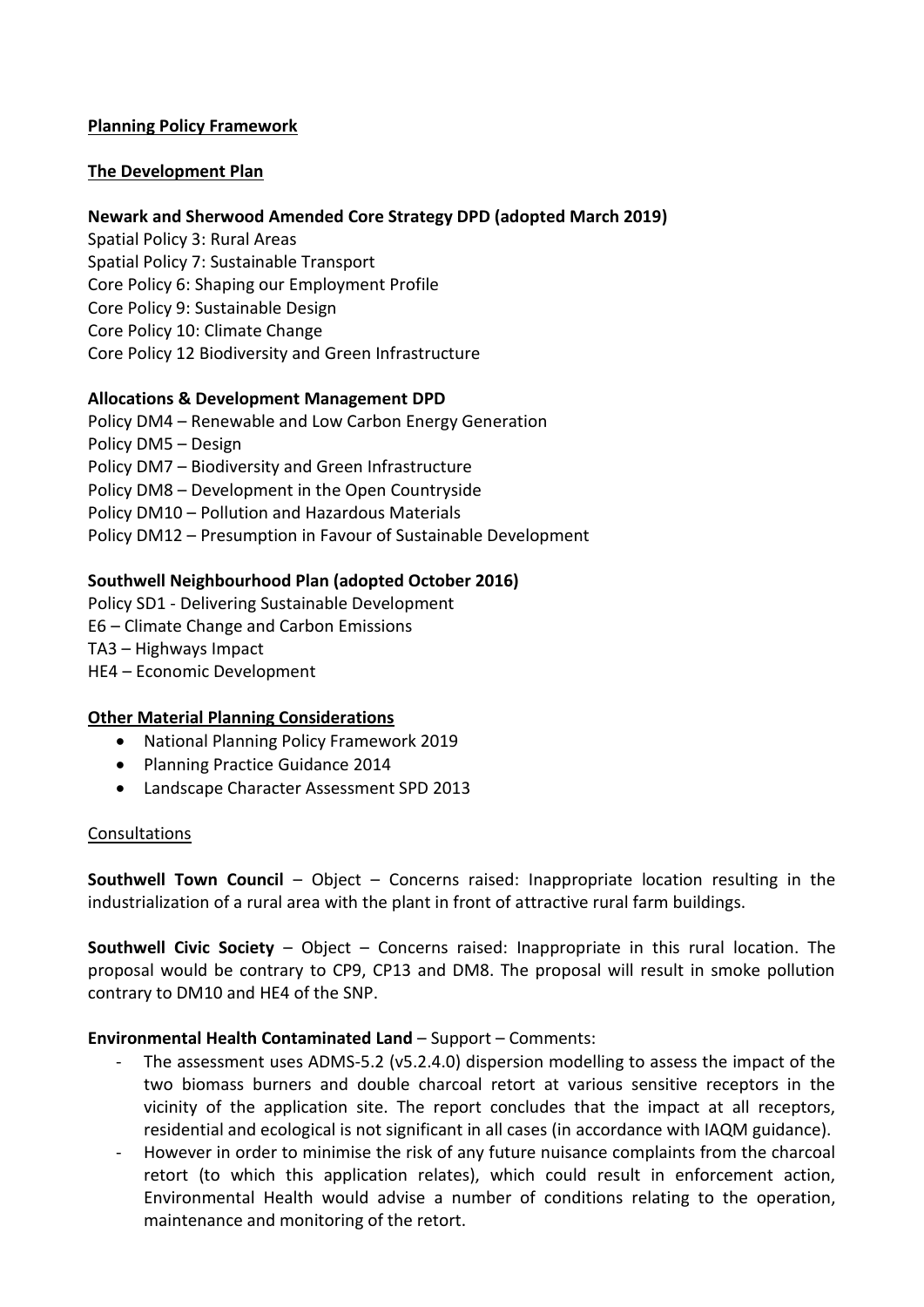**NCC Highways** – Support - The proposal will have very little impact on the existing highway network.

## **Comments have been received from one interested party which can be summarised as follows: Object:**

- Concerns that the proposal will result in smoke and emissions that would be detrimental to local amenity and health
- Properties were adversely impacted by toxic smoke at times from 2018-2020 as a result of the previous (ring kiln) charcoal operation
- The Air Quality assessment suggests emissions will be negligible with regards to particulate matter and Nitrogen Dioxide emissions. However, 'negligible' is not 'nil'. The plans at the end of the report show that some emissions could impact neighbouring properties and pedestrians using the adjacent pavement alongside Halam Road
- How can local residents be reassured that no 'invisible' impact on air quality will be the result of this new operation?
- It is noted that the Environmental Health officer specifies various good practices in the retort's operation which would seem to be essential to minimise any pollution and I would ask whether these can be a condition of this application should it be approved?
- No objection to the development of rural business, but queries why the retort is being sited so near to local homes.

### Comments of the Business Manager

The NPPG acknowledges that Neighbourhood planning gives communities direct power to develop a shared vision for their neighbourhood and shape the development and growth of their local area, thus providing a powerful set of tools for local people to ensure that they get the right types of development for their community where the ambition of the neighbourhood is aligned with the strategic needs and priorities of the wider local area.

Southwell Neighbourhood Plan was adopted in October 2016 and forms part of the development plan for the district and its policies are a material consideration alongside other policies in the development plan and carry weight in the determination of planning applications in Southwell. In this instance the most relevant policies in the Neighbourhood Plan are listed above and are considered against the relevant aspects of the proposal in the assessment below.

## *Principle of Development*

Spatial Policy 3 states that development away from the main built-up areas of villages, in the open countryside, will be strictly controlled and restricted to uses which require a rural setting such as (amongst other things) agriculture and forestry and schemes for rural diversifications. Land surrounding the application site has recently been granted consent under 20/00201/FUL for a change of use from agricultural to the processing and distribution of timber solid fuel as a scheme for Rural Diversification.

Proposals to diversify the economic activity of rural businesses are supported where it can be shown that they can contribute to the local economy. Proposals should be complimentary and proportionate to the existing business in their nature and scale and be accommodated in existing buildings wherever possible. Paragraph 83 of the NPPF is also relevant in the assessment of this application which affirms that decisions should enable the diversification of agricultural and other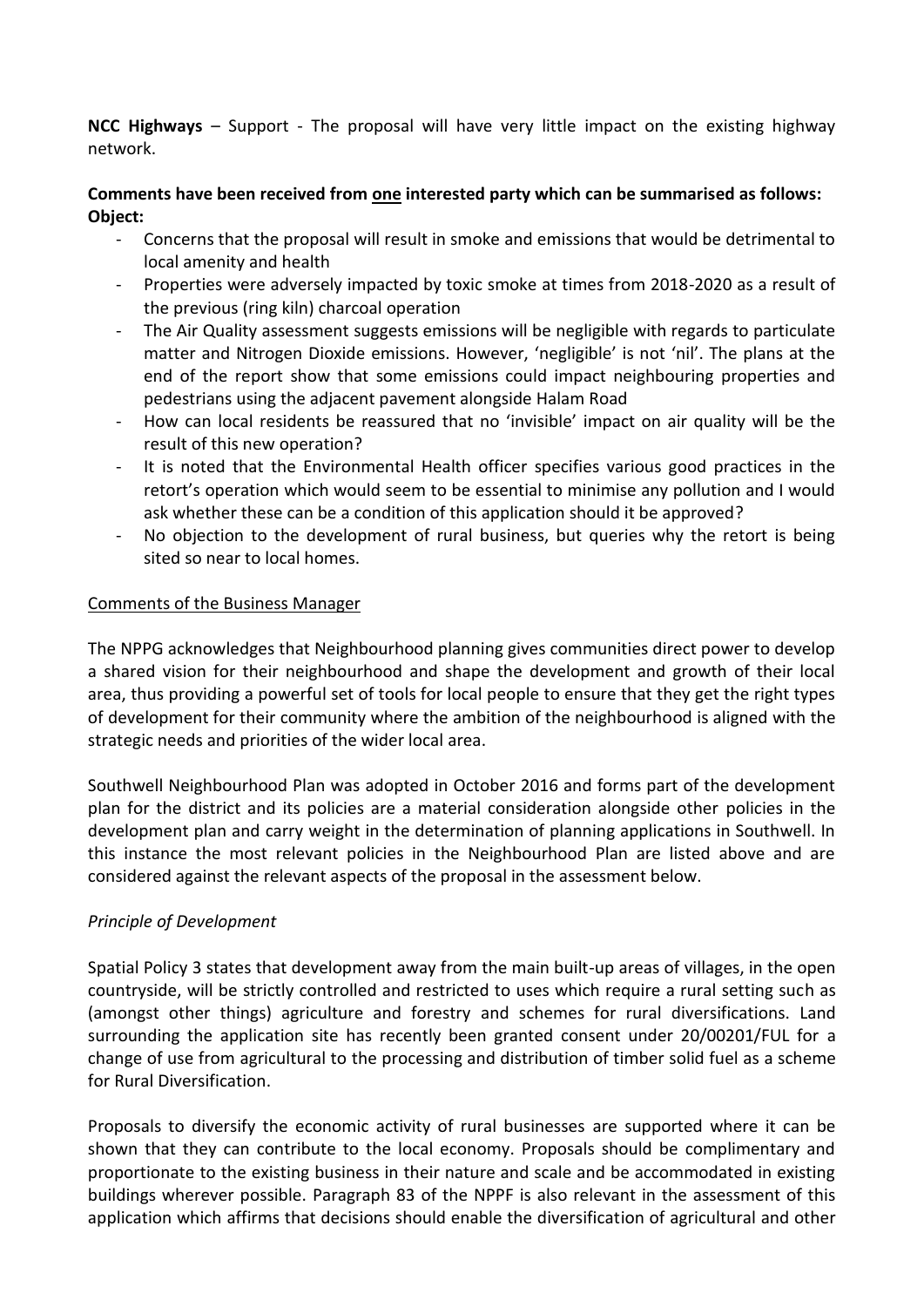land-based businesses. Core Policy 6 also states that the economy of the District will be strengthened and broadened to provide a diverse range of employment opportunities by helping the economy of rural areas by rural diversification that will encourage tourism, recreation, rural regeneration, and farm diversification, and complement new appropriate agriculture and forestry development. Development sustaining and providing rural employment should meet local needs and be small scale in nature to ensure acceptable scale and impact.

The application at hand seeks consent for the installation of a Charcoal Retort on land to the west of the approved timber storage yard to support the existing firewood business. The installation of a low emission Retort is proposed to enable the production and distribution of charcoal for which the applicant advances there is a local demand for. This Charcoal Retort is cited as an efficient and environmentally friendly way of producing high quality charcoal without adversely impacting upon air quality. The supporting statement advances that the existing firewood business is seasonal, where full operation is only when demand is highest in winter. However, demand for charcoal is healthy during the summer months and is therefore considered an important diversification for the business to reduce the financial impacts of seasonality.

In this case, the site lies within the open countryside within the Norward Farm complex which is an established agricultural holding. The nature of the business and charcoal retort means that it cannot be sited within an existing building on the site but it is proposed to sit adjacent to the timber storage yard and is contained to the centre of the site where there is existing built form. The business supports local businesses within Southwell (in addition to households locally) and uses resources from the wider agricultural holding to serve the wood business itself. Timber used in the production of the firewood is sourced from surrounding agricultural holdings nearby and this would also be the case for the charcoal retort. The firewood business supports the diversification of activities associated with the wider agricultural holding and the installation of a charcoal retort would support the existing firewood business by allowing it to also function through low emission charcoal production which will help to maintain consistent demand throughout the year where firewood requirements are often seasonal.

Overall, I consider there to be rural diversification benefits to this proposal that would support the firewood business and consequentially the existing agricultural holding. I am therefore satisfied that the principle of this use in this location, for the purposes of rural diversification, is acceptable in principle subject to a more detailed assessment of other factors below.

#### *Impact upon Character of Area*

Core Policy 9 states that new development should achieve a high standard of sustainable design and layout that is of an appropriate form and scale to its context complementing the existing built and landscape environments. Core Policy 13 requires the landscape character of the surrounding area to be conserved. Policy DM8 of the DPD states agricultural development should have regard to the character of the surrounding landscape and be designed to reduce its impact on the surrounding area.

Core Policy 13 of the Core Strategy addresses issues of landscape character. It states that development proposals should positively address the implications of the Landscape Policy Zones in which the proposals lie and demonstrate that such development would contribute towards meeting the Landscape Conservation and Enhancement Aims for the area.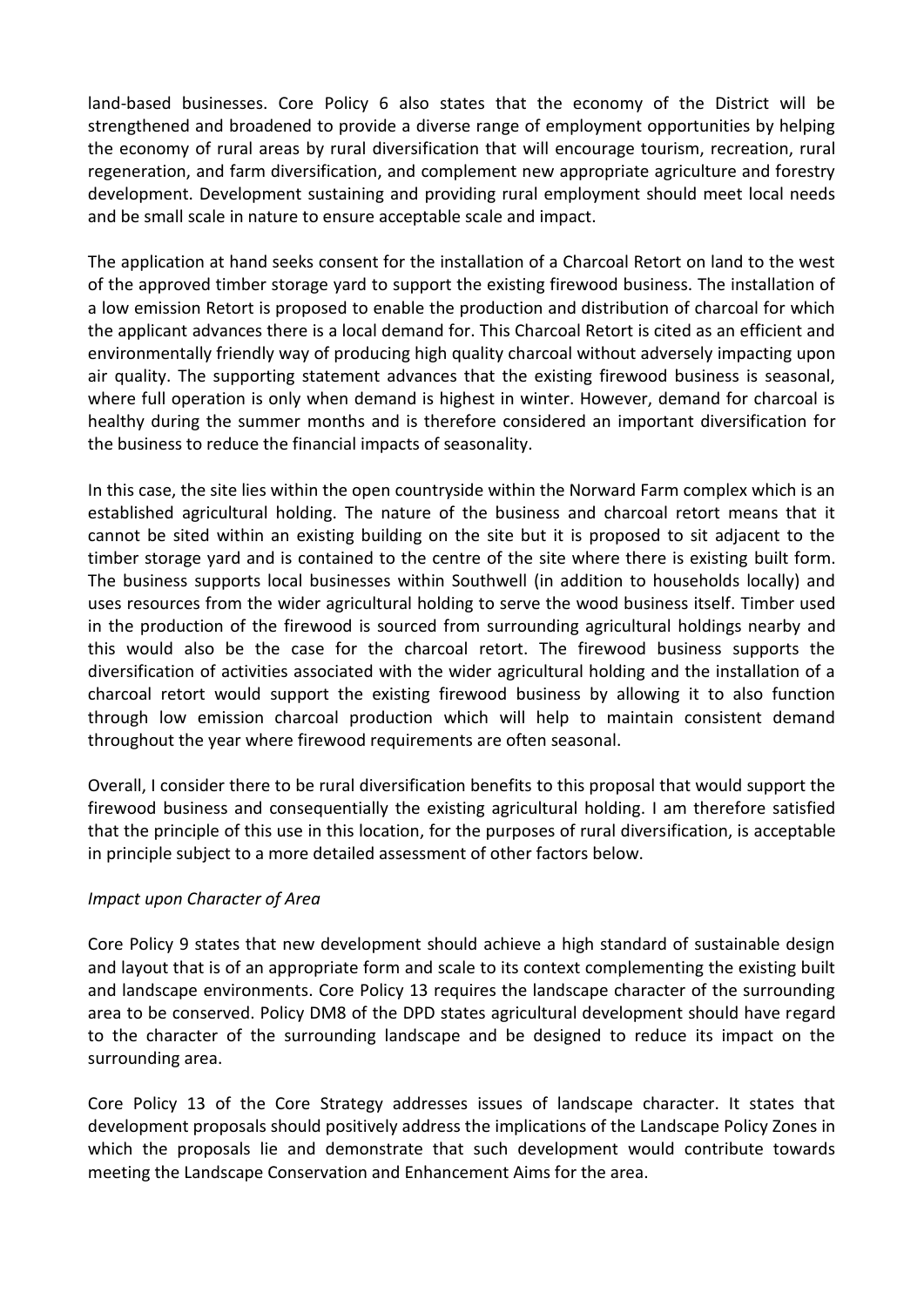The District Council has undertaken a Landscape Character Assessment to assist decision makers in understanding the potential impact of the proposed development on the character of the landscape. The LCA provides an objective methodology for assessing the varied landscape within the District and contains information about the character, condition and sensitivity of the landscape. The LCA has recognised a series of Policy Zones across the 5 Landscape Character types represented across the District.

The relevant Landscape Policy Zone for the site is Halloughton Village Farmlands (MN PZ 38). Landscape condition is defined as good and landscape sensitivity with regards to visibility into and out of the area is moderate. Landscape actions for the area are to create and reinforce – however the relevant policy part for this type of development is to concentrate new development around existing settlements of Southwell and Halloughton, conserve the local built vernacular and reinforce this is new development. The policy also notes that a threat of drivers for change in this policy zone includes increasing the intensity of commercial agriculture (for example, development of mushroom farming). I note that this application seeks consent for a change of use of land, however this amounts to a small area to site the charcoal retort upon and is part of an existing agricultural yard. The proposal therefore does not seek to expand the existing site beyond its original confines and would not introduce any further large scale buildings. Instead, the proposal seeks permission for a small scale retort. The nature of the charcoal retort means that it cannot be sited within an existing building on the site but it is proposed to sit adjacent to the timber storage yard and is contained to the centre of the site where there is existing built form.

Views of the retort will be restricted form the view by virtue of its positioning within an existing agricultural yard and separation from the immediate public realm. Notwithstanding this, I accept that the impact on the openness of the countryside is not measured purely by what can be seen from the public realm. The impact of the retort in plan form is also a consideration when assessing the impact on the openness of the countryside. However, the retort is relatively small scale and low profile such that its impact would be limited. As explained above, the retort has been sited to cluster built form within the site and prevent sprawling outside of the defined site boundaries. Whilst I accept that in plan form the impact will be of an additional structure within the site, I also accept that structures in an agricultural setting are not uncommon features within these locations, nevertheless the retort is relatively small scale and would not, in my view, be harmful to the character and appearance of the wider area.

In terms of wider landscape impacts I am mindful that from the public realm visibility into the site is relatively low because of the high boundaries to the roadside (S) and the wider farm complex that surrounds the timber production site. The retort is proposed to be sited in the land to the south adjacent to the timber storage area within the agricultural yard. Given the context of the existing agricultural yard areas, the location proposed is relatively well confined within the existing site operation such that I do not consider the use of this area for siting the retort would result in an unacceptable impact on the landscape character, particularly against the backdrop of the existing farm buildings on the site.

Comments received from the Town Council and the Civic Society have been duly taken on board. I note they raise concerns about the potential visual impact of siting this retort close to an attractive traditional barn range, however I would highlight that it has already been accepted that the existing business can operate from this site without undue impact on the character and appearance of the wider area. The only matter for consideration in the application at hand is the addition of this one retort/piece of machinery on the site. The retort would be located to the front of the existing traditional farm buildings on site (which for the avoidance of doubt the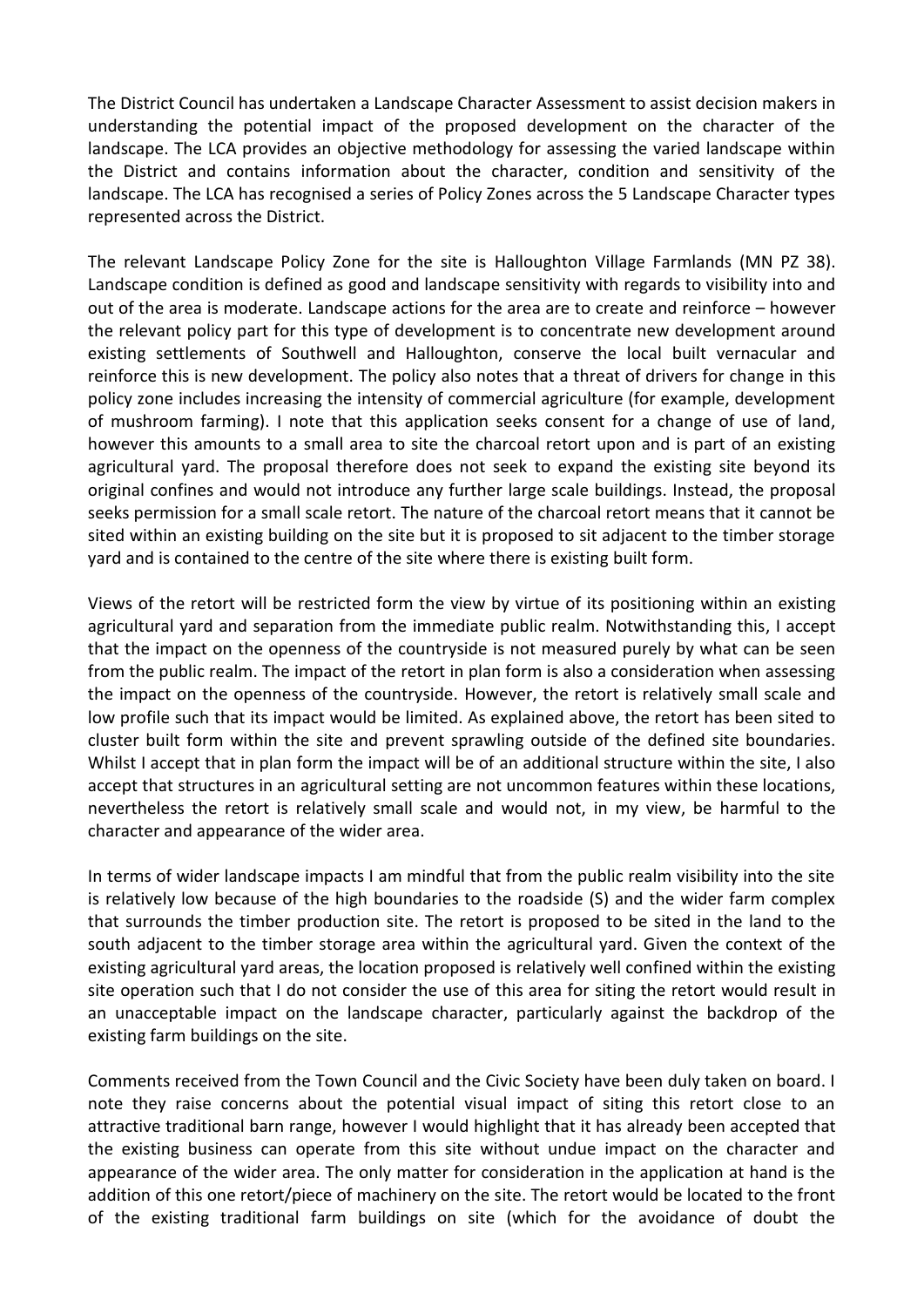Conservation Officer has identified as non-designated heritage assets) but would still be within the agricultural service yard where agricultural machinery and processes being undertaken would not be uncommon. From the roadside the retort would be seen against the backdrop of the existing agricultural yard and buildings and would be partially screened by roadside vegetation. Having have discussed the proposal with the Conservation Officer they have advised that historically woodland management activities would have taken place here. In addition, given the agricultural/semi-industrial nature of the site it would not uncommon to see different machinery in the context of agricultural buildings. They do not consider an objection on heritage grounds could be substantiated.

I therefore consider the proposed development would not be unduly prominent from the surrounding rural area in accordance with Core Polices 13 & 14 and Policies DM5, DM8 and DM9 of the Development Plan Document.

### *Impact upon Residential Amenity & Air Quality*

The NPPF seeks to secure high quality design and a good standard of amenity for all existing and future occupants of land and buildings. Policy DM6 of the DPD states that development proposals should ensure no unacceptable reduction in amenity upon neighbouring development. Policy HE4 of the Southwell NP states that outside of settlement boundaries, applications for employment uses will be resisted unless it can be demonstrated that they will not undermine residential amenity.

The charcoal retort is small scale and well removed from any neighbouring property such that there would be no impact through overshadowing or overbearing. Separation from surrounding neighbours not associated with the wider farm complex is c. 65m and given the proposed operation of the retort, the main amenity concern is any potential impact through smoke disturbance and air quality implications.

The submitted information with this application states that to produce charcoal the retort relies on pyrolysis/carbonisation of timber in a closed vessel excluding oxygen to avoid ignition. This causes the timber to decompose into charcoal, which is primarily elemental carbon. The retort is designed to reburn gases produced by the wood as it is heated which means that the system is efficient and produces very little in the way of emissions. Emissions from the retort are also kept to a minimum by using only untreated timber with a low moisture content as fuel. This is produced by the existing firewood business, ensuring it remains of suitable quality. This proposal does not involve methods traditionally associated with charcoal production (such as charcoal kilns), which are less environmentally friendly and inefficient.

Policy DM10 (Pollution and Hazardous Materials) require development proposals involving the potential for pollution to take account and address their potential impacts in terms of health and the natural environment including the general amenity in terms of air quality.

To support the application for the charcoal retort the applicant has submitted an Air Quality Assessment which assesses the cumulative implications of adding the charcoal retort to the operational firewood business which includes biomass burners. The Environmental Health Technical Officer has reviewed this AQ assessment and the Written Scheme of Maintenance submitted for the retort and has advised that the AQ assessment uses dispersion modelling to assess the impact of the two biomass burners and double charcoal retort at various sensitive receptors in the vicinity of the application site. The report concludes that the impact at all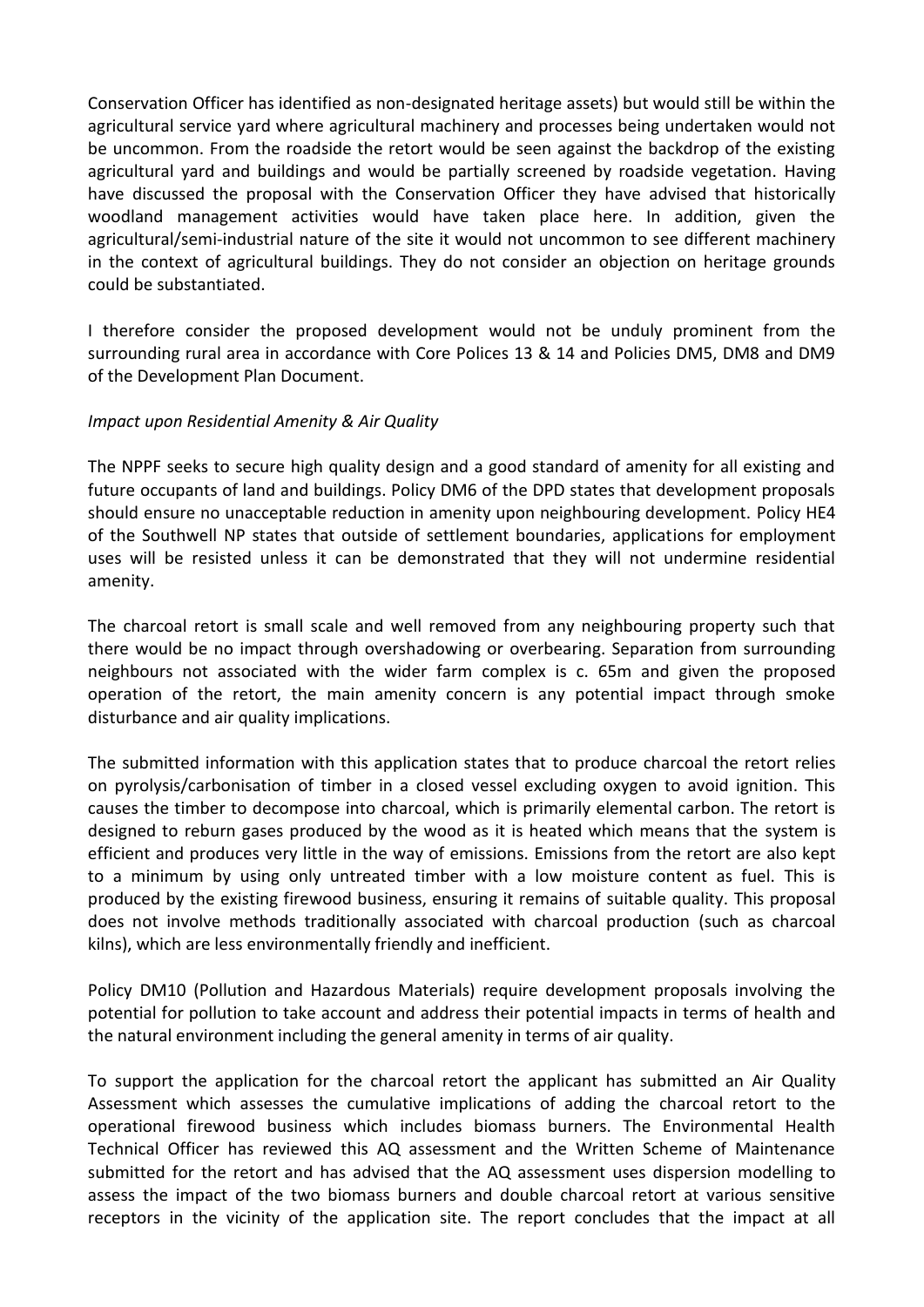receptors, residential and ecological is *not significant* in all cases (in accordance with IAQM guidance). However, in order to minimise the risk of any future nuisance complaints from the charcoal retort (to which this application relates), which could result in enforcement action, Environmental Health have suggested a number of conditions relating to the charcoal retort and its operation (please see consultation section above for these conditions in full).

I note that comments from an interested party and the Civic Society reference occasions of smoke nuisance last year. Following receipt of complaints an investigation into the site by colleagues in Environmental Health was undertaken in 2020 which established that charcoal was being produced on land to the NW of the application site in unauthorised ring kilns (outside of the red line of this current application). Ring kilns are essentially cylinders that are filled with wood and lit, a lid placed on top and is left to burn and does emit an amount of smoke out of the chimneys. Following enforcement action this operation ceased in 2020 and Environmental Health have confirmed that no complaints have been received since. However, it is important to note that the charcoal retort proposed in this application is significantly different from the ring kilns previously used. The retort is an advanced piece of machinery that recirculates any gasses emitted and burns them off so that emissions are negligible. The Environmental Health Officer explained that following the incident in 2020 he had initial reservations regarding the proposed retort, however, having discussed the process with the retort manufacturer, an operator who has two double retorts and the local authority environmental health department in the district where the operator is based, all reported very little smoke/emissions from the process and the local authority noted that no complaints have been received regarding the process.

It is also important to note that in referring this case to be put before the Planning Committee Councillor Harris has advised that he: *"wish[es] to propose better conditions in order to prevent nuisance. I am proposing definitive and specific measurable emissions as this industrial process has caused problems with the current - and the proposed - conditions and wish to have these implemented. This is so that residents can measure the emissions at the time and not be held to the relatively subjective conditions being proposed."* In response to this, I would reiterate that this proposed retort is not the same charcoal production process that resulted in smoke complaints last year and that the application must be assessed on its own merits and without prejudice. Paragraph 55 of the NPPF makes it clear that planning conditions should be kept to a minimum, and only used where they satisfy the following six tests: necessary; relevant to planning; relevant to the development to be permitted; enforceable; precise; and reasonable in all other respects. I consider the conditions suggested by the Environmental Health Officer to meet the requirements of the six tests and would ensure the correct operation, management and maintenance of the retort. Conditions attached to this permission can also only control the charcoal retort and cannot be used to as a means to control the wider timber production site/operations as these are subject to their own conditions imposed on 20/00201/FUL. The EHO has also advised that there would be no legal basis to enforce emission limits on this type of machinery due to restrictions relating to environmental permits.

Overall, I note the comments and positive conclusion of the Environmental Services section and subject to the conditions requested by them, I am satisfied that the charcoal retort would comply with Air Quality requirements. Provided the retort is maintained and operated in accordance with the conditions proposed to be attached to this consent I am satisfied that the development would not result in any detrimental impact on the natural environment in accordance with the aims of Policy DM10 or neighbouring amenity in accordance with Policy DM6 of the DPD.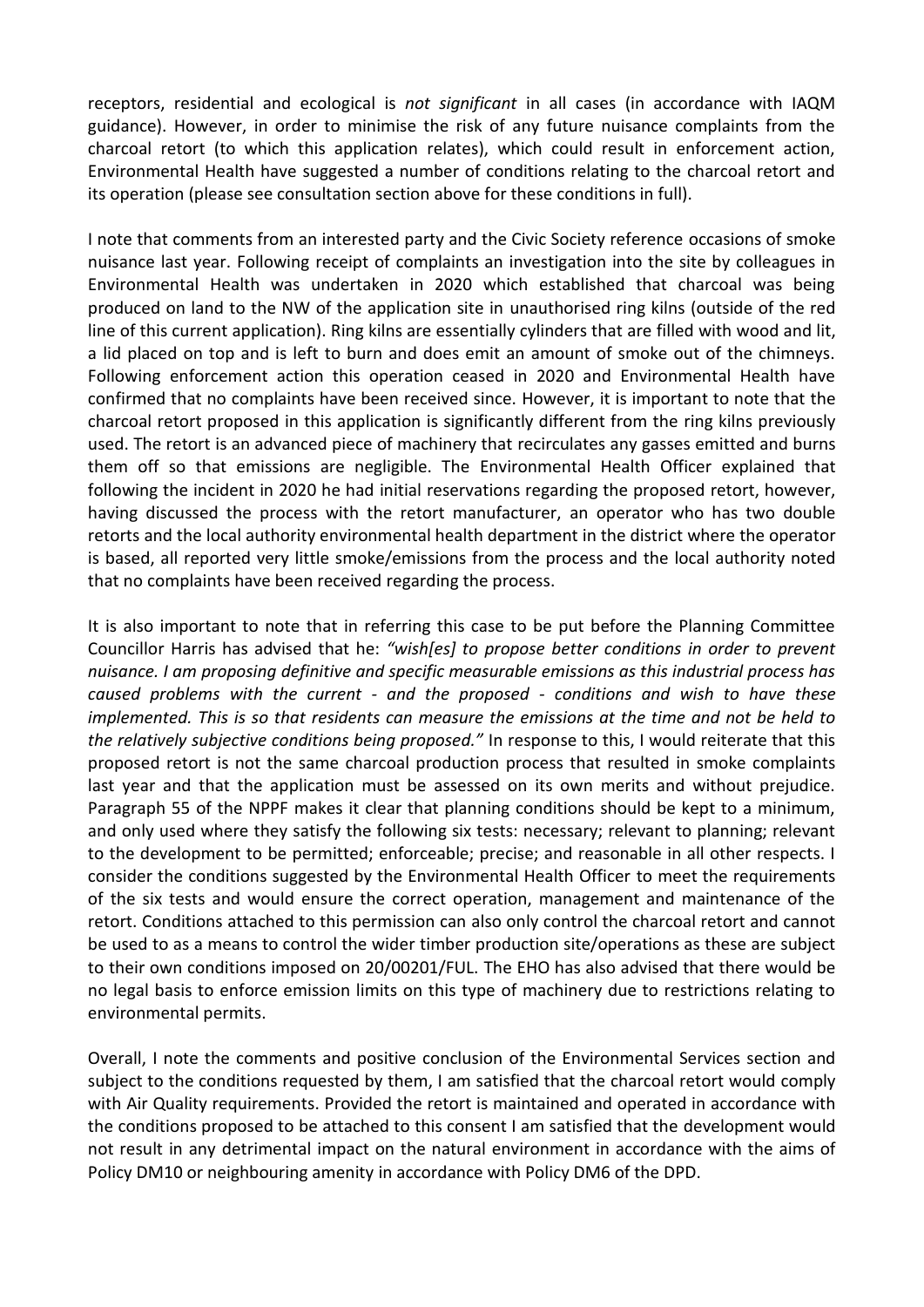## *Impact upon the Highway*

Spatial Policy 7 of the Core Strategy seeks to ensure that vehicular traffic generated does not create parking or traffic problems and Policy DM5 of the DPD requires the provision of safe access to new development and appropriate parking provision.

The Highways Authority (HA) have been consulted on this application, as part of the previous consent for the firewood business the HA advised that the site access on Halam Road would benefit from widening to prevent overrunning of vehicles in the future along with improved signage for the benefit of users of the adjacent public highway. Whilst the access was already operational, the HA considered that given the nature of the business this may attract irregular customers who are less familiar with the area, and thus would not be expecting the access in its location and as such clearer signage should be installed. These requirements were controlled by conditions attached to the previous consent.

With regard to the application at hand the HA have confirmed that the proposal would have very little impact on the existing highway network and therefore they raise no objection to the proposal. On the basis of support from the highways authority I am of the view that the application meets the requirements of SP7 and DM5.

### *Conclusion*

Given the above, I am satisfied that the principle of the development at the site is acceptable and that the proposal would not result in any material impact on the character and appearance of the site, highways safety concerns or impact neighbouring properties and is unlikely to result in any significant impact on the natural environment in terms of air quality subject to conditions. It is therefore considered that the proposal would accord with the aims of NPPF as well as Core Strategy Policies SP3, CP9, CP12 and Policies DM4, DM5, DM7 and DM8 of the Allocations & Development Management DPD as well as policies contained within the Southwell Neighbourhood Plan. Therefore it is recommended that planning permission be granted.

#### **RECOMMENDATION**

## **That full planning permission is approved subject to the following conditions**

#### **Conditions**

01

The development hereby permitted shall not begin later than three years from the date of this permission.

Reason: To comply with the requirements of Section 51 of the Planning and Compulsory Purchase Act 2004.

## 02

The development hereby permitted shall not be carried out except in accordance with the following approved plans, reference:

- Site Location Plan Ref. 125155 600C
- Proposed Block Plan Ref. 125155 602A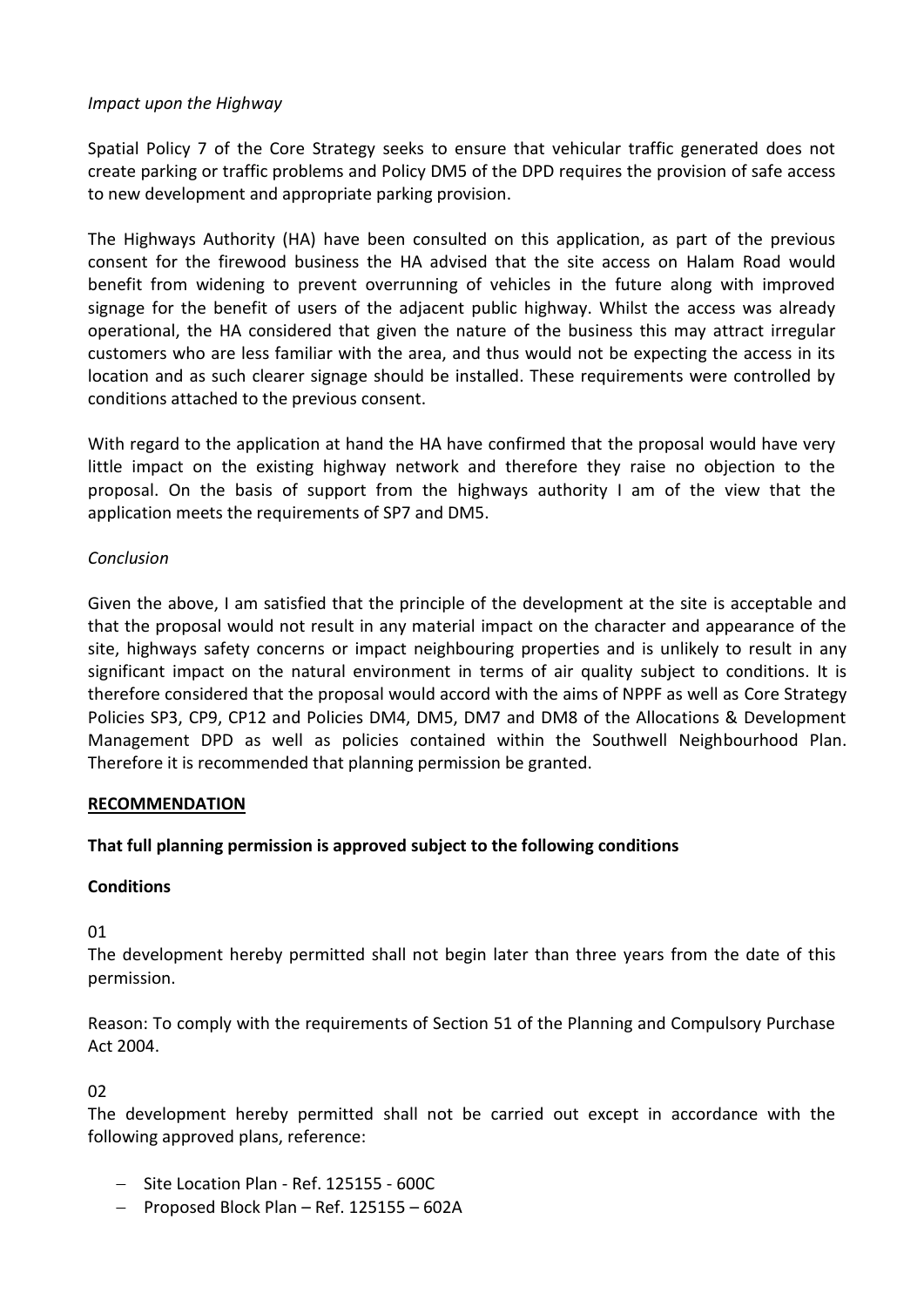$-$  Proposed Retort – Ref. 125155 – 603

Reason: So as to define this permission.

### 03

The development hereby permitted shall be constructed entirely of the material details submitted as part of the planning application.

Reason: In the interests of visual amenity

# 04

The site shall only be open to members of the public and for deliveries during the following hours:- 07:00h to 16:00h Monday- Friday, 07:00h to 12:00h Saturdays and not at all on Sundays, Public or Bank Holidays.

Reason: In the interests of residential amenity.

# 05

The operator shall undertake visual observations during each occurrence of start up and shut down of the retort and record the information in an environmental logbook. This information shall include the date, time, weather conditions, wind direction, any visible smoke from the retort and the duration, any problems/corrective actions/maintenance to the machinery, the moisture content of fuel wood and the operative.

Reason: To ensure that the smoke, odour and fumes from the retort are correctly assessed and controlled in order that the risk of exposure to nearby residents and the local area is not harmful or a nuisance.

## 06

The operator shall ensure that emissions to air from the charcoal retort shall be free from visible smoke and in any event shall not exceed the equivalent of Ringelmann Shade 1 as described in British Standard BS 2742:2009 except in the event of lighting from cold, where emissions of smoke should not exceed Ringelmann Shade 1 for more than 10 minutes.

Reason: To ensure that the smoke, odour and fumes from the retort are correctly assessed and controlled in order that the risk of exposure to nearby residents and the local area is not harmful or a nuisance.

## 07

Where the operator observes smoke emissions that contravene the requirements of condition 06, the operator shall shut down the equipment that is producing excessive smoke emissions. The operator shall then record the date and time that the emission occurred in a logbook. Records of such emissions shall be retained for a minimum of 2 years and made available for examination to the Local Planning Authority. The cause of the excessive emissions shall be investigated and the necessary remedial action carried out prior to starting up the equipment again. Any remedial actions shall be noted in an environmental log book.

Reason: To ensure that the smoke, odour and fumes from the retort are correctly assessed and controlled in order that the risk of exposure to nearby residents and the local area is not harmful or a nuisance.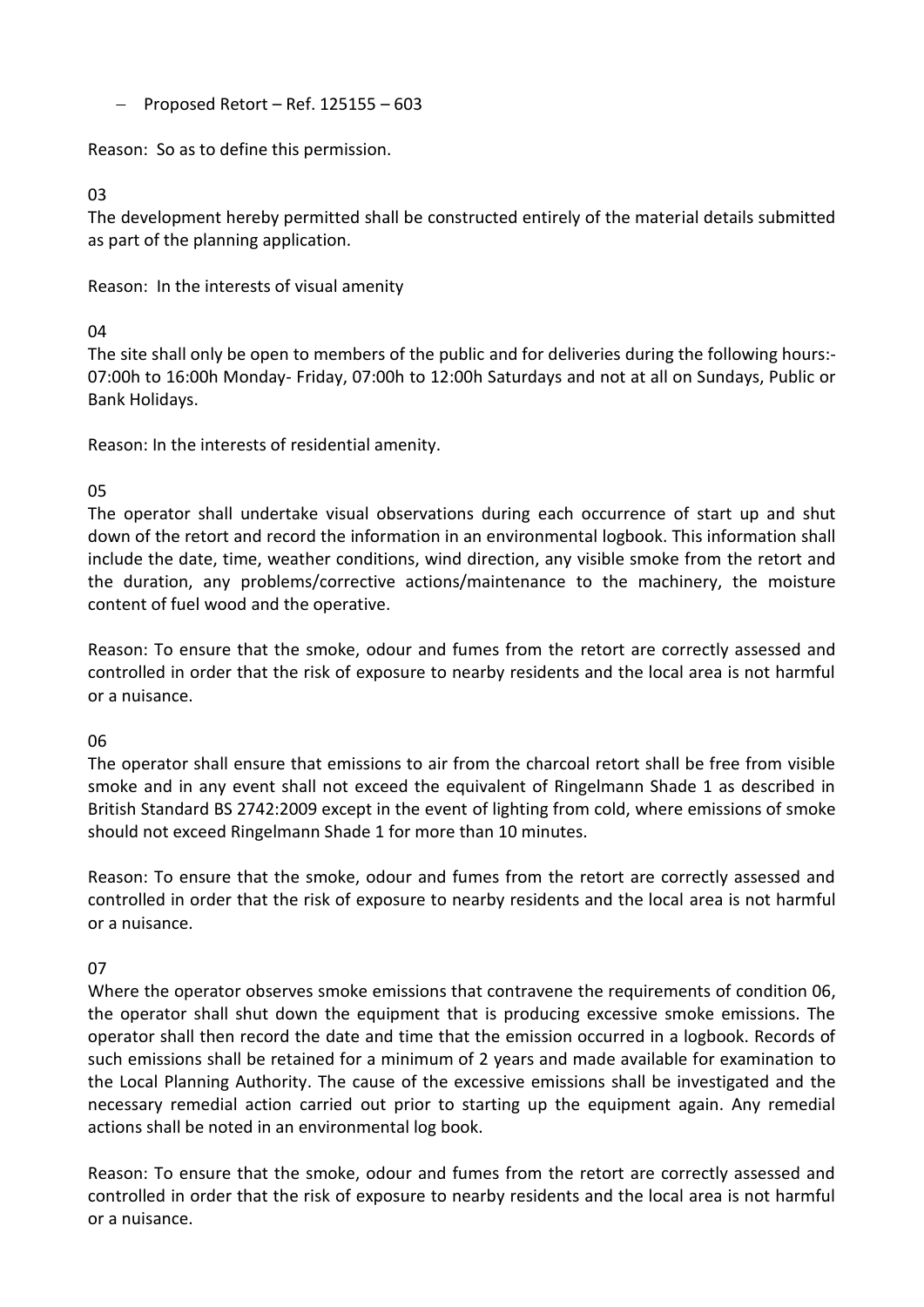### 08

Any fuel that is to be used to fuel the retort shall be stored undercover, kept in a dry condition and shall not exceed the maximum moisture content permitted by the operation and maintenance manual and by the Renewable Heat Incentive certification for the respective appliance (which for the avoidance of doubt, is a maximum of 20% moisture content of fuel wood).

Reason: To ensure that the smoke, odour and fumes from the retort are correctly assessed and controlled in order that the risk of exposure to nearby residents and the local area is not harmful or a nuisance.

## 09

Only clean virgin untreated wood shall be used as a fuel source. Burning of treated, stained or painted wood or waste wood such as pallets is not permitted.

Reason: To ensure that the smoke, odour and fumes from the retort are correctly assessed and controlled in order that the risk of exposure to nearby residents and the local area is not harmful or a nuisance.

10

The charcoal retort hereby permitted shall be maintained in accordance with the Written Scheme of Maintenance deposited 15.12.2020 by Fisher German for Norwood Park, Southwell. If the retort is replaced at any time, the operator shall supply the Local Planning Authority with an updated Written Scheme of Maintenance which shall first be agreed in writing and thereafter maintained in accordance with the agreed details.

Reason: to ensure that the smoke, odour and fumes from the proposed burner are correctly assessed and controlled in order that the risk of exposure to nearby residents and the local area is not harmful or a nuisance.

11

If during the course of operation substantiated complaints relating to emissions are received by the Council, the operator shall arrange for an assessment of the impact of the retort emissions on nuisance/amenity. The findings of this assessment shall be considered by the Council and a scheme for rectifying any issues identified shall be submitted to and approved in writing by the Local Planning Authority. The agreed scheme shall thereafter be implemented in accordance with the agreed details.

Reason: To ensure that the smoke, odour and fumes from the retort are correctly assessed and controlled in order that the risk of exposure to nearby residents and the local area is not harmful or a nuisance.

## **Notes to Applicant**

## 01

The applicant is advised that all planning permissions granted on or after the 1st December 2011 may be subject to the Community Infrastructure Levy (CIL). Full details of CIL are available on the Council's website at www.newark-sherwooddc.gov.uk/cil/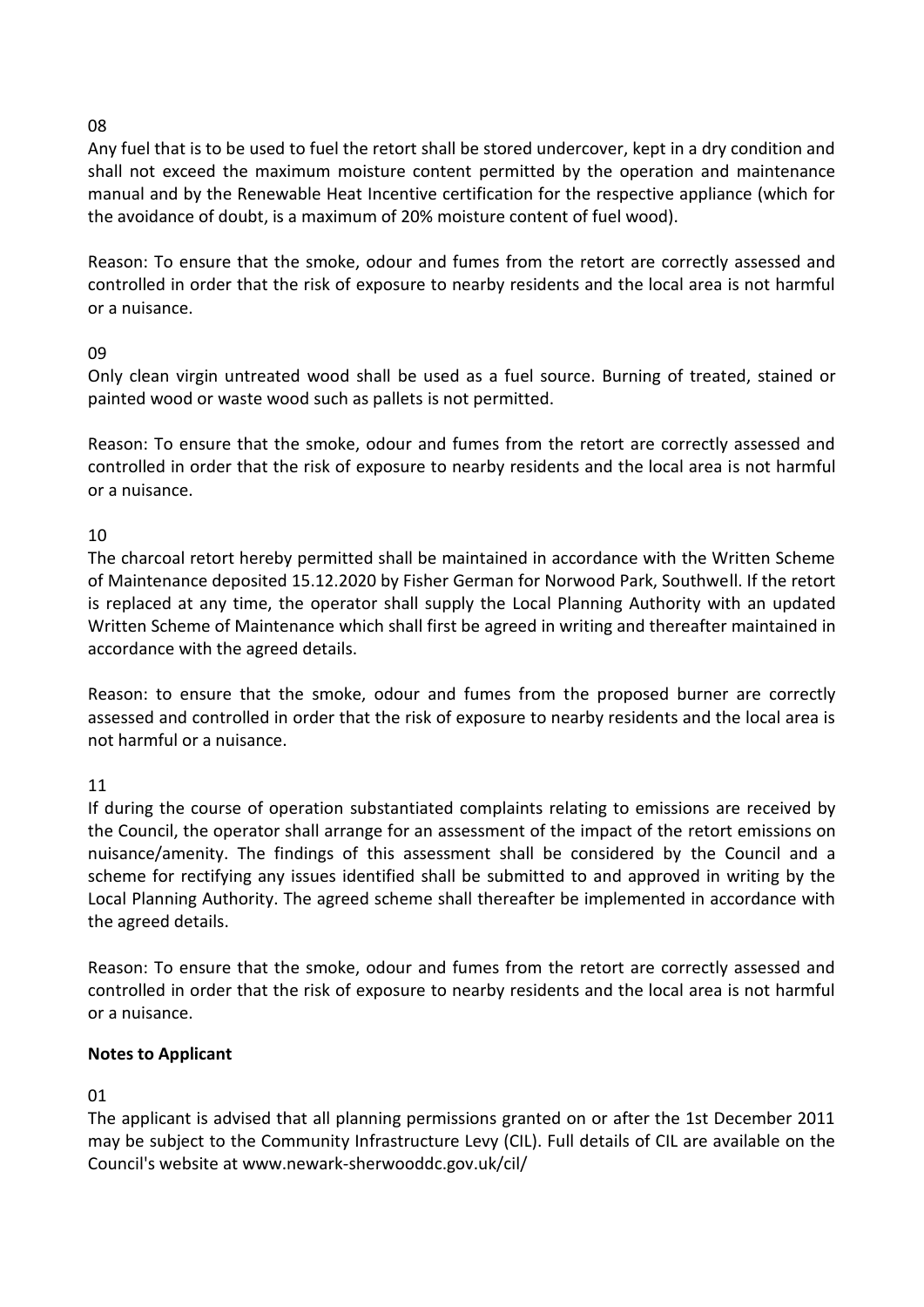The proposed development has been assessed and it is the Council's view that CIL is not payable on the development hereby approved as the development type proposed is zero rated in this location.

02

This application has been the subject of discussions during the application process to ensure that the proposal is acceptable. The District Planning Authority has accordingly worked positively and pro-actively, seeking solutions to problems arising in coming to its decision. This is fully in accord Town and Country Planning (Development Management Procedure) (England) Order 2015 (as amended).

03

Staff responsible for operating the charcoal retort shall receive appropriate training on how to operate the process while minimising emissions from it.

## BACKGROUND PAPERS

Application case file.

For further information, please contact Honor Whitfield on ext 5827

All submission documents relating to this planning application can be found on the following websit[e www.newark-sherwooddc.gov.uk.](http://www.newark-sherwooddc.gov.uk/)

**Lisa Hughes Business Manager – Planning Development**